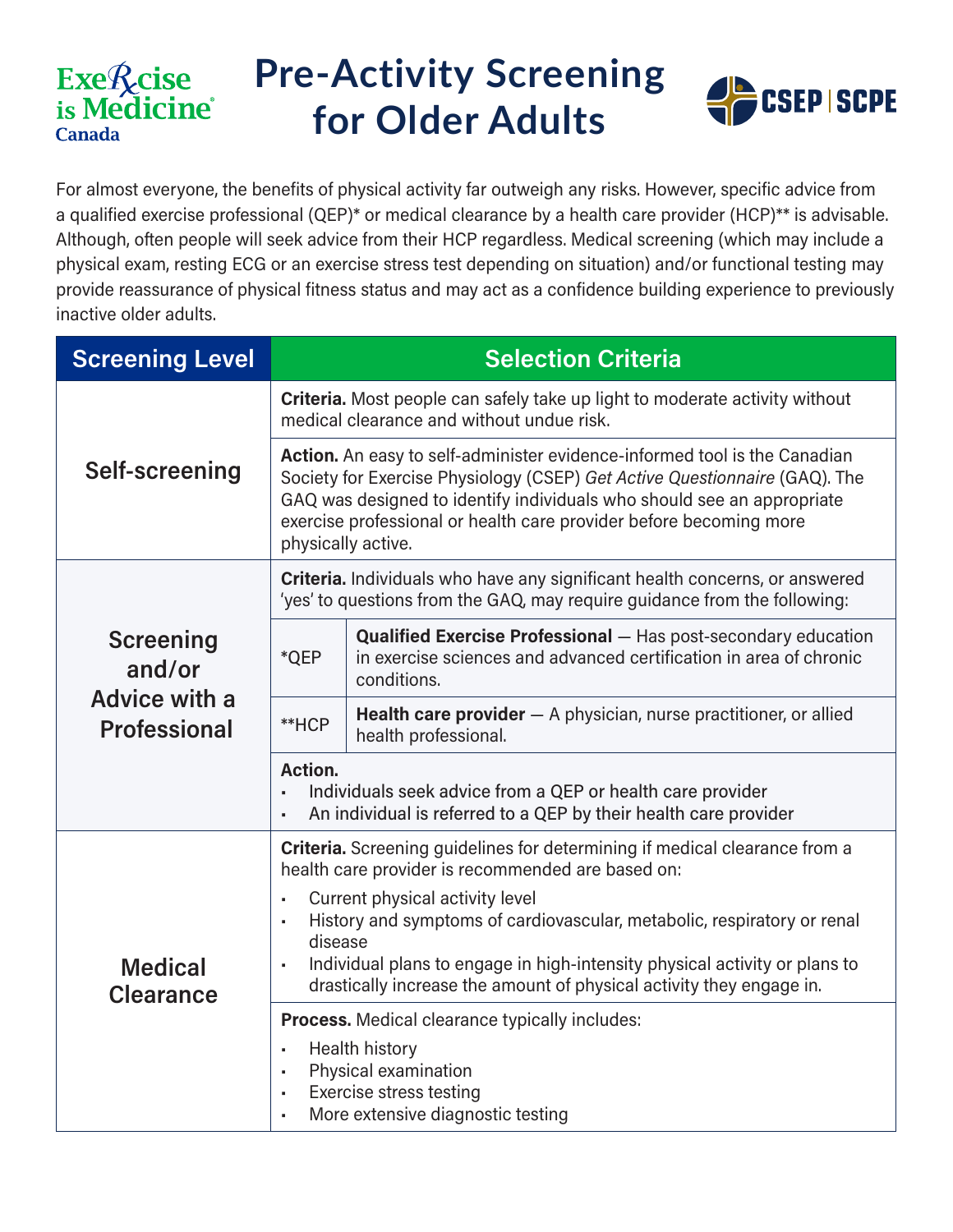## Exe<sup>*Q*</sup>cise</sup><br>is Medicine **Canada**

### **Pre-Activity Screening for Older Adults**



| <b>Medical Clearance Process</b>                            |                                                                                                                                                                                                                                                                                                                                                                                                                                                                                                                                                                                                                                                                                                                                                                                                                                                                                                                                                                                                                                                                                                                                                                                                                                                                                                          |  |  |  |
|-------------------------------------------------------------|----------------------------------------------------------------------------------------------------------------------------------------------------------------------------------------------------------------------------------------------------------------------------------------------------------------------------------------------------------------------------------------------------------------------------------------------------------------------------------------------------------------------------------------------------------------------------------------------------------------------------------------------------------------------------------------------------------------------------------------------------------------------------------------------------------------------------------------------------------------------------------------------------------------------------------------------------------------------------------------------------------------------------------------------------------------------------------------------------------------------------------------------------------------------------------------------------------------------------------------------------------------------------------------------------------|--|--|--|
| <b>Health History</b>                                       | Includes a review of symptoms such as chest pain or pressure, unusual shortness<br>of breath, palpitations or abrupt tachycardia, syncope at rest or during strenuous<br>activity and family history of heart disease.                                                                                                                                                                                                                                                                                                                                                                                                                                                                                                                                                                                                                                                                                                                                                                                                                                                                                                                                                                                                                                                                                   |  |  |  |
| <b>Physical</b><br><b>Examination</b>                       | Will focus on concerning clinical signs, such as:<br>• Heart murmur and/or arrhythmia<br>• Congestive heart failure<br>• Pulmonary overload<br>• Severe hypertension (resting blood pressure >200/110 mm Hg), which can<br>indicate heightened cardiovascular incident risk.<br>Individuals with unstable angina, uncharacterised arrhythmias or decompensated<br>heart failure should not perform vigorous exercise before their conditions are<br>stabilized.                                                                                                                                                                                                                                                                                                                                                                                                                                                                                                                                                                                                                                                                                                                                                                                                                                          |  |  |  |
| When is an<br><b>Exercise Stress</b><br><b>Test Needed?</b> | Exercise stress testing prior to beginning a vigorous exercise program should be<br>considered in:<br>· Individuals with known or suspected coronary heart disease (e.g., symptomatic,<br>history of diabetes).<br>. Patients with atypical chest pain and faintness at rest or during exertion.<br>• Those who complain of palpitations.<br>Potential exercise-induced adverse events include increased risk of cardiac<br>events, such as sudden cardiac death, acute myocardial infarction, angina and<br>arrhythmias.<br>The absolute event rate appears to be very low $\left(\sim1\right)$ per 1-2 million hours in healthy<br>individuals and 1 per 100,000 individuals with CV or metabolic disease doing<br>vigorous exercise) and the increased risk is primarily associated with highly<br>vigorous exercise, particularly when sudden and unfamiliar.<br>Most guidelines recommend that low-to-moderate physical activity is ok unless<br>multiple comorbidities and very low fitness is present.<br>Note: It is unclear if exercise stress testing can prevent acute cardiovascular<br>events at rest or during exercise in asymptomatic subjects since most acute<br>coronary syndromes that occur are due to vulnerable plaque disruption that may<br>not be found from diagnostic exams. |  |  |  |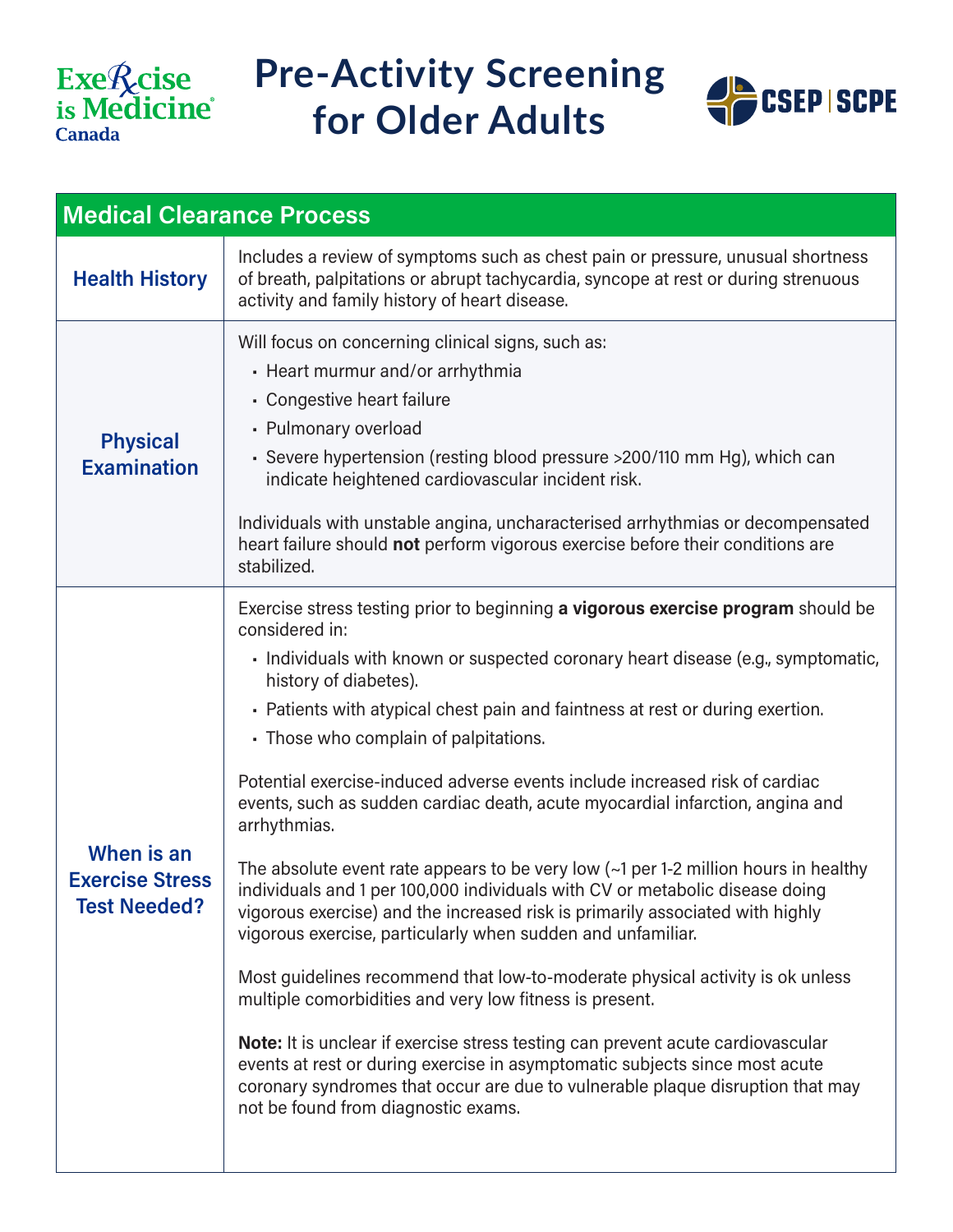## Exe<sup>q</sup> cise<br>is Medicine **Canada**

# **Pre-Activity Screening for Older Adults**



#### **Physical Activity and Medication Considerations**

A primary concern for providers and patients may be the influence of medications on heart rate blood pressure response and exercise capacity. Below is a brief summary of these potential interactions.

| <b>Condition</b>                                | <b>Factors Affecting Activity</b>                                                                                                                                                                                                                                                                   | <b>Counselling Notes</b>                                                                                                                                           |  |  |
|-------------------------------------------------|-----------------------------------------------------------------------------------------------------------------------------------------------------------------------------------------------------------------------------------------------------------------------------------------------------|--------------------------------------------------------------------------------------------------------------------------------------------------------------------|--|--|
| Cardiovascular                                  |                                                                                                                                                                                                                                                                                                     |                                                                                                                                                                    |  |  |
| <b>Beta Blockers</b>                            | Suppress heart rate and blood pressure at rest and during exer-<br>cise (i.e., as exercise stimulus does not completely override the<br>inhibitory effects of beta blockers). The appropriate 'HR training<br>zone' will very likely be lower; than those not using.                                | Using a Rating of Perceived<br>Exertion is an alternative<br>method to determine inten-<br>sity.                                                                   |  |  |
| <b>Diuretics</b>                                | Have no effect on heart rate and may have little effect on blood<br>pressure. They may, however, increase fluid loss.                                                                                                                                                                               | Proper hydration should<br>therefore be emphasized.                                                                                                                |  |  |
| <b>ACE Inhibitors</b>                           | Lower resting blood pressure and inhibit blood pressure<br>response to exercise They do not, however, suppress heart<br>rate response to exercise. They also have no effect on exercise<br>tolerance (except Benazepril-Lotensin).                                                                  | Important to have a gradual<br>cool-down to limit post-<br>exercise hypotension.                                                                                   |  |  |
| Calcium Channel<br><b>Blockers</b>              | Decrease resting and exercise heart rate and may slightly<br>decrease resting and exercise blood pressure. May increase<br>exercise tolerance in exertional angina.                                                                                                                                 | Extend cool down after higher<br>intensity exercise                                                                                                                |  |  |
| <b>Diabetes</b>                                 |                                                                                                                                                                                                                                                                                                     |                                                                                                                                                                    |  |  |
| Oral<br>Hypoglycemics<br>(e.g., Sulphonylureas) | May increase risk of developing hypoglycemia during or<br>following exercise, similar to insulin treatment.                                                                                                                                                                                         | Medications and dosage<br>schedules may require<br>modification depending                                                                                          |  |  |
|                                                 | on individual exercise<br>Knowledge of time and dosage is important as blood glucose<br>responses.<br>response may be augmented by exercise.                                                                                                                                                        |                                                                                                                                                                    |  |  |
| Insulin                                         | Heart rate and blood pressure responses may be blunted in<br>diabetes patients.<br>Patients not using insulin are unlikely to experience<br>hypoglycemia related to exercise.                                                                                                                       | Those on insulin may<br>need to supplement with<br>carbohydrate as necessary<br>to prevent a drop in blood<br>glucose to <5-6 mmol/L<br>during and after exercise. |  |  |
| Cancer                                          | A number of common treatments for cancer may affect an<br>individual's ability to engage in exercise (causing fatigue, severe<br>anemia, loss of ability to coordinate muscle movement) and<br>some medications may alter a patient's response to exercise<br>(e.g., by damaging the heart muscle). | Client may need to exercise<br>in a medically-supervised<br>context.                                                                                               |  |  |
| Anti-<br>depressants                            | May cause drowsiness and a client's capacity to engage in<br>physical activity. However, there is no known impact on heart<br>rate, blood pressure at rest or in response to exercise, nor do<br>they affect exercise tolerance.                                                                    | Many anti-depressants can<br>also cause weight gain,<br>which makes regular physical<br>activity even more important.                                              |  |  |
| <b>Musculoskeletal</b><br><b>Conditions</b>     | NSAIDs and disease modifying drugs generally have no<br>significant effects on response, tolerance, or heart rate and<br>blood pressure at rest or during exercise, but may mask pain.                                                                                                              | Slow progression of exercise<br>is recommended                                                                                                                     |  |  |